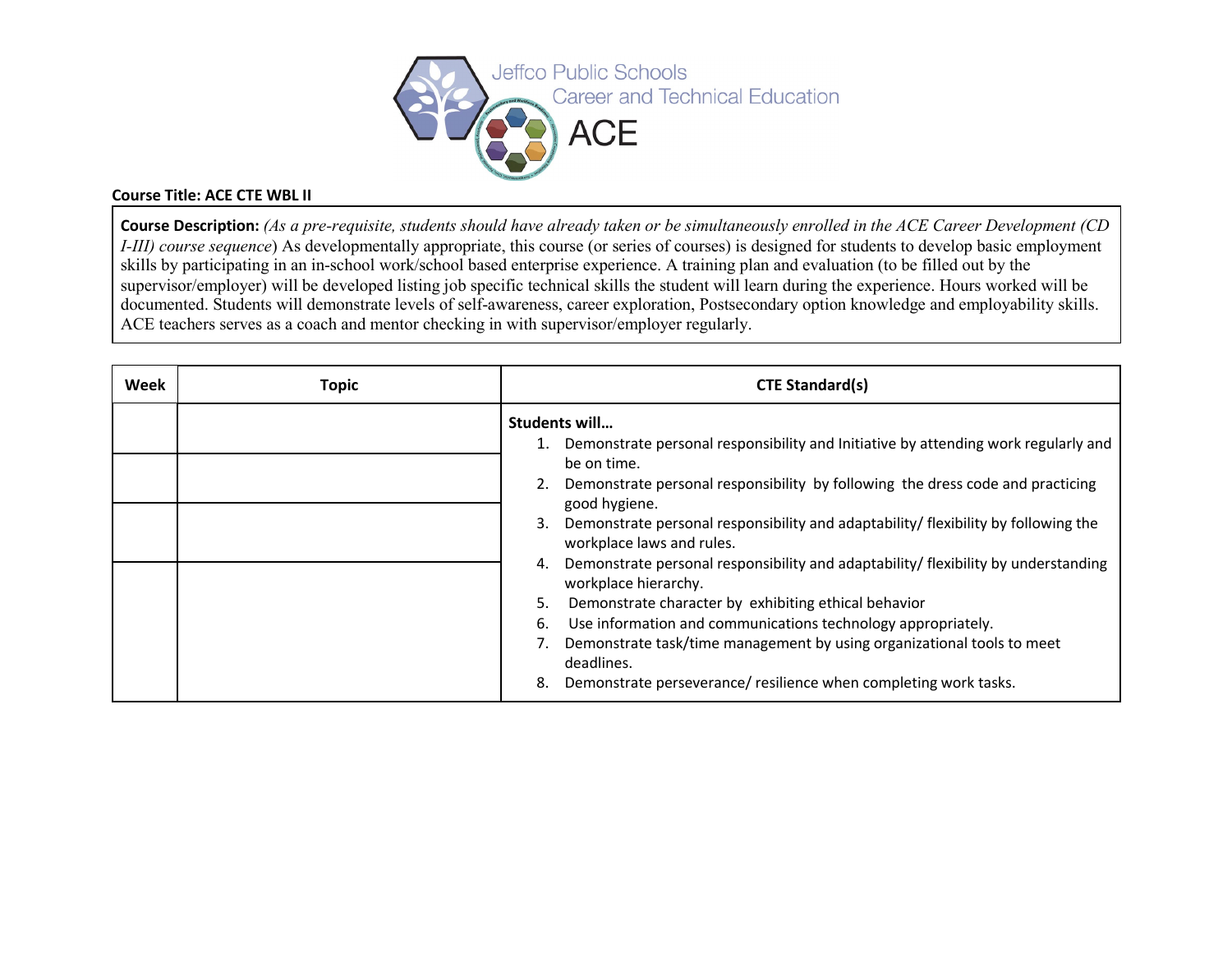

| <b>Students will understand that</b>                                                                                                                         | <b>Students will know</b>                |  |  |
|--------------------------------------------------------------------------------------------------------------------------------------------------------------|------------------------------------------|--|--|
|                                                                                                                                                              |                                          |  |  |
| Students will be able to do                                                                                                                                  | <b>Work-Based Learning Opportunities</b> |  |  |
| <b>Connection to Industry Certification</b>                                                                                                                  | <b>Connection to Capstone</b>            |  |  |
| <b>CTSO Integration</b><br>Successful Career Students of Colorado-(SC)2 is the ACE and PWR Cluster Area CTSO. Career and technical student organizations are |                                          |  |  |
|                                                                                                                                                              |                                          |  |  |